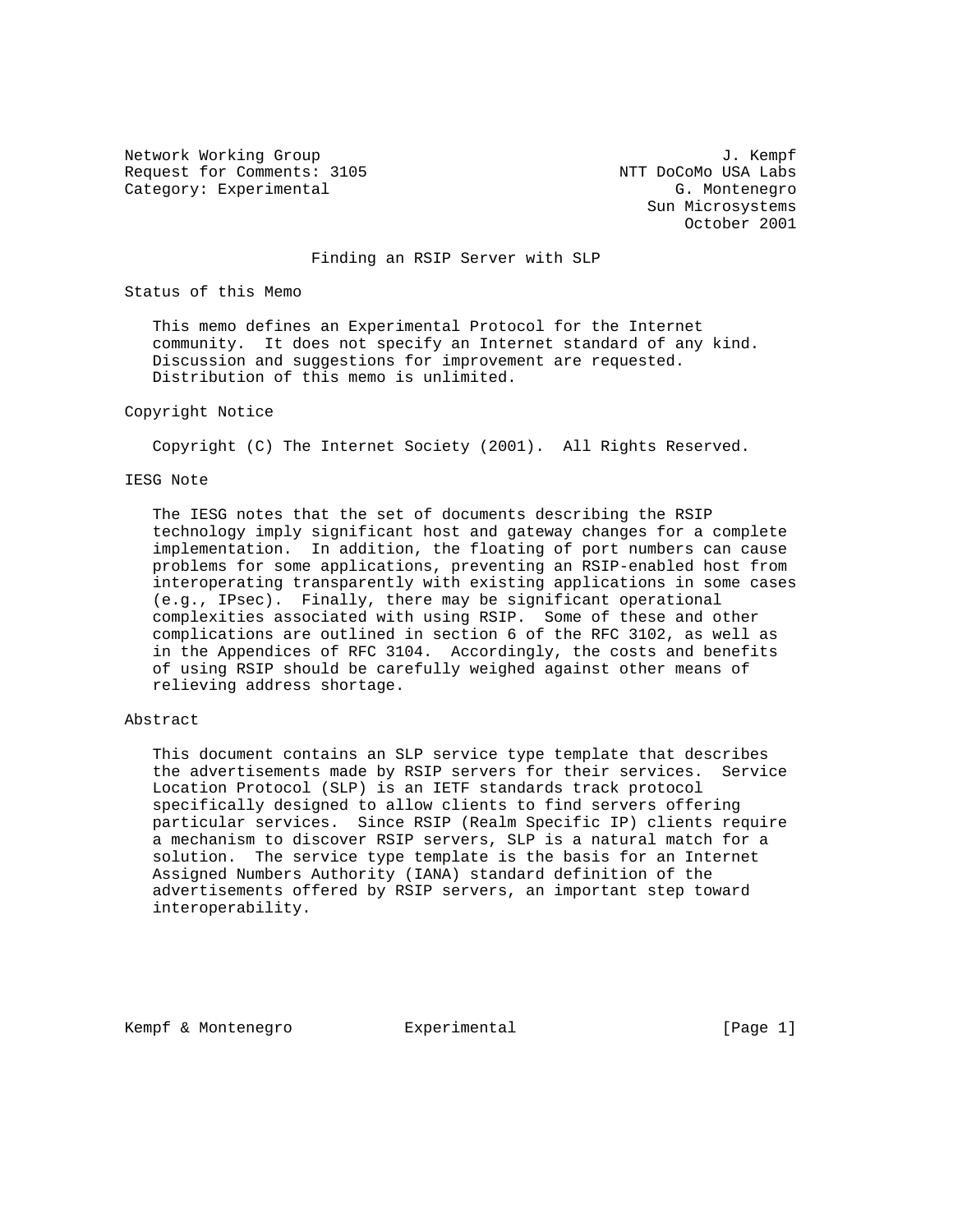Table of Contents

| $2^{\circ}$    |                                            |
|----------------|--------------------------------------------|
|                |                                            |
| 4 <sub>1</sub> |                                            |
|                | 5. Using Scopes for Server Provisioning  4 |
| რ.             |                                            |
|                |                                            |
| 8 <sub>1</sub> |                                            |
|                |                                            |
|                |                                            |
|                |                                            |
|                |                                            |

# 1. Introduction

 Realm Specific IP (RSIP) [7] enables an RSIP client in one realm to borrow addresses and other resources from another realm. It does so by engaging in an RSIP protocol [1] exchange with an RSIP server. The RSIP protocol requires the RSIP server to have a permanent presence on both realms.

 There are a variety of traditional ways an RSIP client could go about locating the appropriate RSIP server. However, Service Location Protocol (SLP) [2][11] is an IETF standards track protocol specifically designed to facilitate location of services and their servers by clients. SLP provides a number of features that simplify locating RSIP servers. In this document, we describe how RSIP clients can use SLP to discover RSIP servers.

2. Notation Conventions

 The key words "MUST", "MUST NOT", "REQUIRED", "SHALL", "SHALL NOT", "SHOULD", "SHOULD NOT", "RECOMMENDED", "MAY", and "OPTIONAL" in this document are to be interpreted as described in [4].

3. Terminology

 We reproduce here some SLP terminology from [2] for readers unfamiliar with SLP.

User Agent (UA)

 A process working on the user's behalf to establish contact with some service. The UA retrieves service information from the Service Agents or Directory Agents.

Kempf & Montenegro Experimental (Page 2)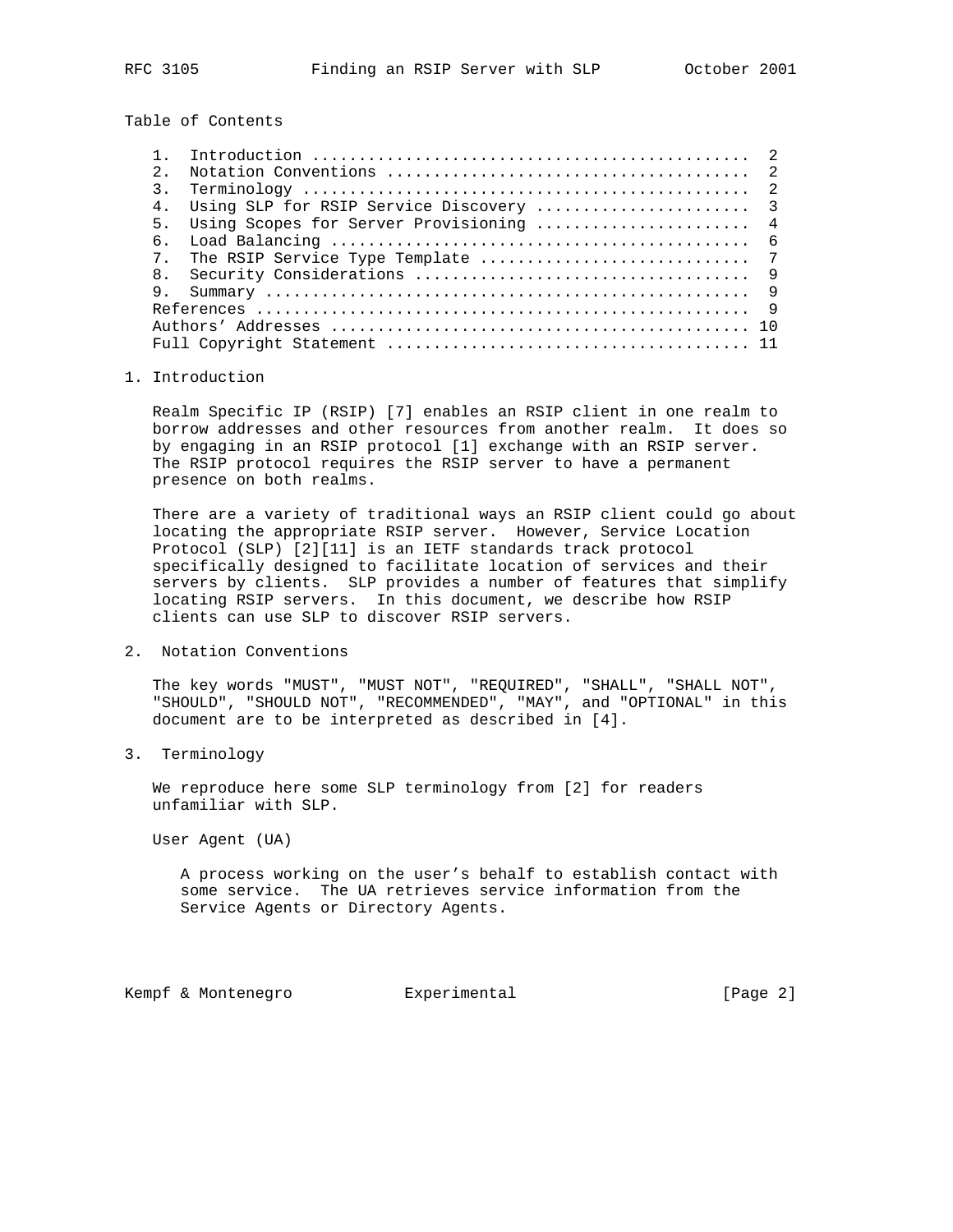Service Agent (SA)

 A process working on behalf of one or more services to advertise the services and their capabilities.

Directory Agent (DA)

 A process which collects service advertisements. There can only be one DA present per given host.

Scope

 A set of services, typically making up a logical administrative group.

Service Advertisement

 A URL, attributes, and a lifetime (indicating how long the advertisement is valid), providing service access information and capabilities description for a particular service.

4. Using SLP for RSIP Service Discovery

 SLP provides the framework in which RSIP clients and servers make contact. Here is a description of how an RSIP server and client find each other using SLP:

- 1. The RSIP server implements a SLP SA while the RSIP client implements an SLP UA.
- 2. The RSIP SA constructs a service advertisement consisting of a service URL, attributes and a lifetime. The URL has service type "service:rsip", and attributes defined according to the template in Section 7.
- 3. If an SLP DA is found, the SA contacts the DA and registers the advertisement. If no DA is found, the SA maintains the advertisement itself, answering multicast UA queries directly.
- 4. When the RSIP client requires contact information for an RSIP server, the UA either contacts the DA using unicast or the SA using multicast. The UA includes a query based on the attributes to indicate the characteristics of the server it requires.
- 5. Once the UA has the host name or address of the RSIP server as well as the port number, it can begin negotiation using the RSIP protocol.

Kempf & Montenegro Experimental [Page 3]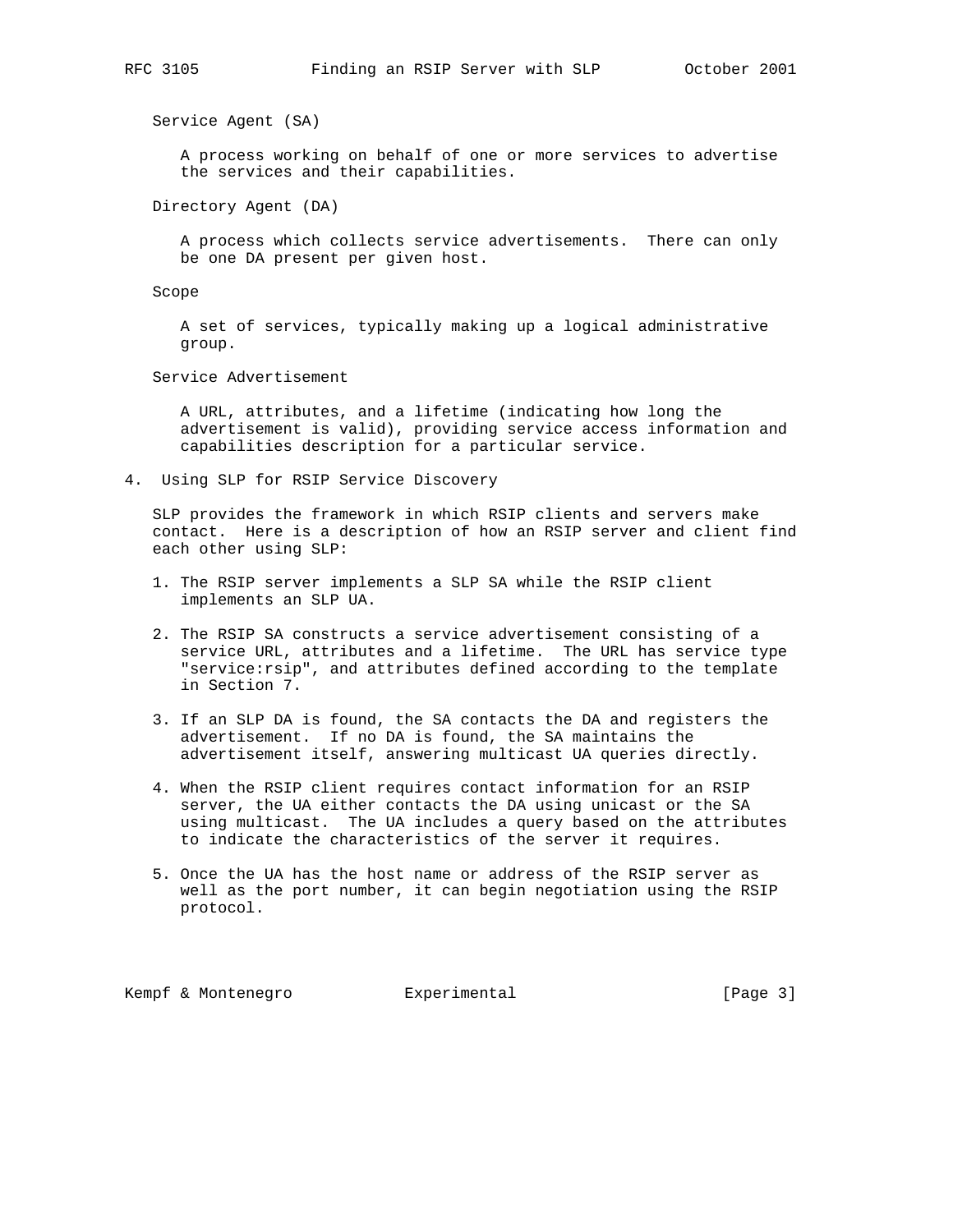This procedure is exactly the same for any client/server pair implementing SLP and is not specific to RSIP.

 Many protocols use a variety of traditional methods for service discovery. These methods include static configuration, purpose-build protocols for discovery, special features in the protocol itself, DNS SRV RRs [5], or DHCP [6]. SLP provides a number of advantages over these traditional methods:

- 1. Discovery of services using SLP is dynamic, whereas many of the traditional methods only allow static or weakly dynamic (i.e., difficult to update) discovery. Clients only discover services that are actually active with SLP. Furthermore, if subsequent to initial discovery a server goes down, the client can reissue an SLP query and obtain a new server. On the server side, no databases must be updated to provide dynamic discovery, the servers advertise themselves.
- 2. SLP requires no third party configuration. Only the server offering the service and the client seeking it are required to know the details for the particular service type.
- 3. SLP allows clients to specify the attributes describing the desired server. A client discovers servers that meet a set of specific requirements. This reduces the amount of network traffic involved in selecting a server when many possible choices are available.
- 4. SLP contains a number of scaling mechanisms (DAs, scopes, multicast convergence algorithm), that facilitate deployment in large enterprise networks as well as in smaller networks.
- 5. Using Scopes for Server Provisioning

 One particular design feature of SLP that is useful for RSIP is scopes. Scopes in SLP are a mechanism for provisioning access to particular service advertisements. An administrator assigns UAs and SAs to particular scopes to assure that UAs only find SAs in those scopes. Scopes are not an access control mechanism for the service itself, however. UAs from outside the scope can still access services in a particular scope (unless the service itself provides for access control), they just won't be able to find the services using SLP.

 Scopes are useful for RSIP service advertisement provisioning because they allow a system administrator to tie particular RSIP clients to specific RSIP servers. For example, consider the network architecture described in Section 4.2.1 of [7]. RSIP clients are

Kempf & Montenegro Experimental Computer (Page 4)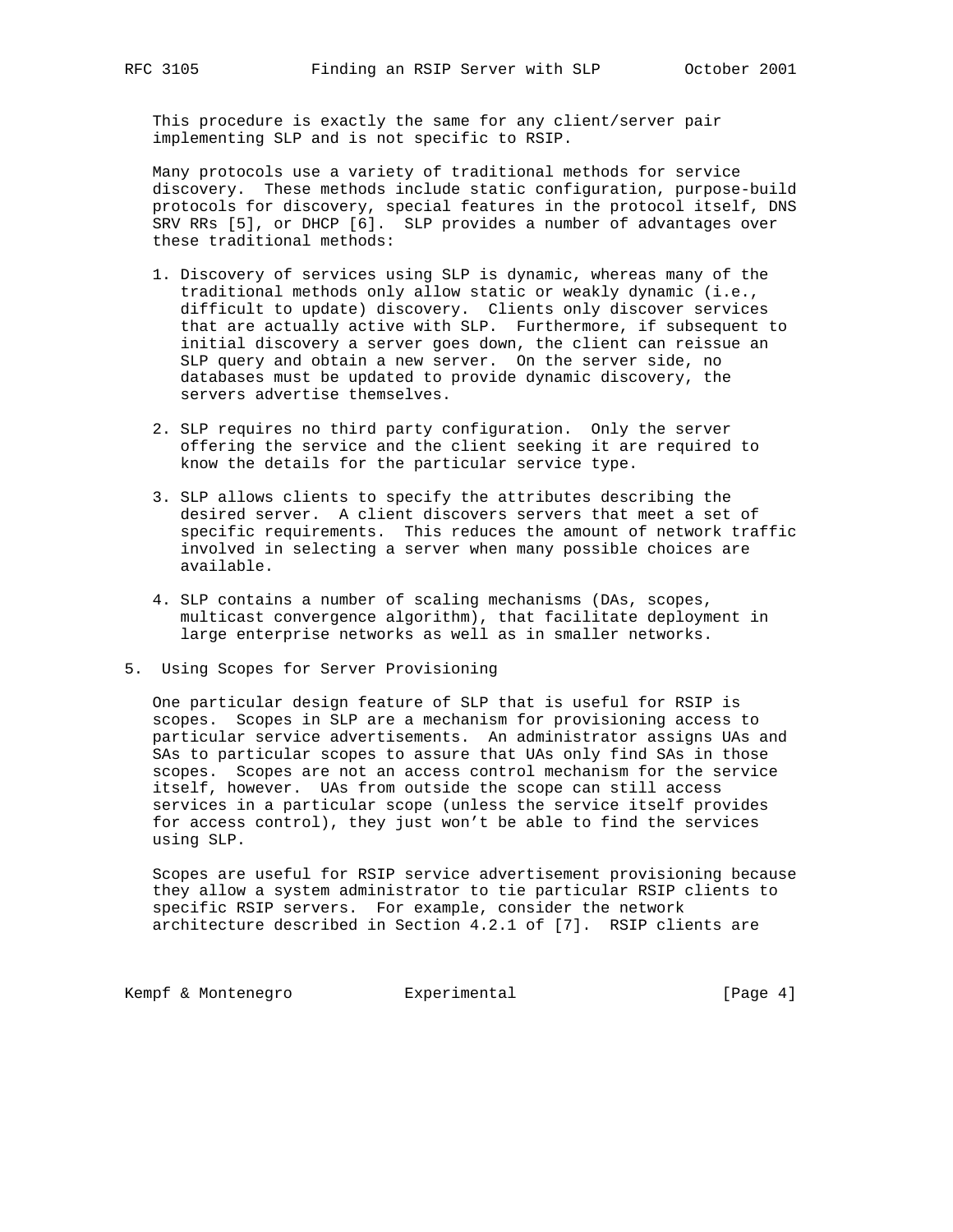recommended to find "the nearest" RSIP server, but exactly how that should be arranged is left unspecified. SLP provides a way for system administrators to precisely specify which realm an RSIP client resides in, by tying the realm to an SLP scope. The diagram from Section 14.1 is reproduced here, with SLP scopes included to illustrate how clients could be directed to the right RSIP servers.



 Clients on the upper 10.0.0.0/8 network are configured to use SLP scope B, while clients on the lower 10.0.0.0/8 network are configured to use SLP scope C. RSIP servers B and C (as clients of server A) use SLP to locate RSIP server A, as do other RSIP clients on the 10.0.1.0/24 and 10.0.2.0/24 subnets. Within these two subnets, all clients have their scopes configured to be A.

 Note that specifying a particular SLP scope for RSIP clients does not restrict the SLP scope for other services advertised by SLP. SLP UAs can be configured for multiple scopes, so the scope configured for printing may be different from the scope configured for RSIP service.

 Since SLP scopes are configured through a DHCP option [8], along with the IP address, system administrators can easily switch a cluster of machines from one realm to another by simply changing the scope and

Kempf & Montenegro Experimental Computer (Page 5)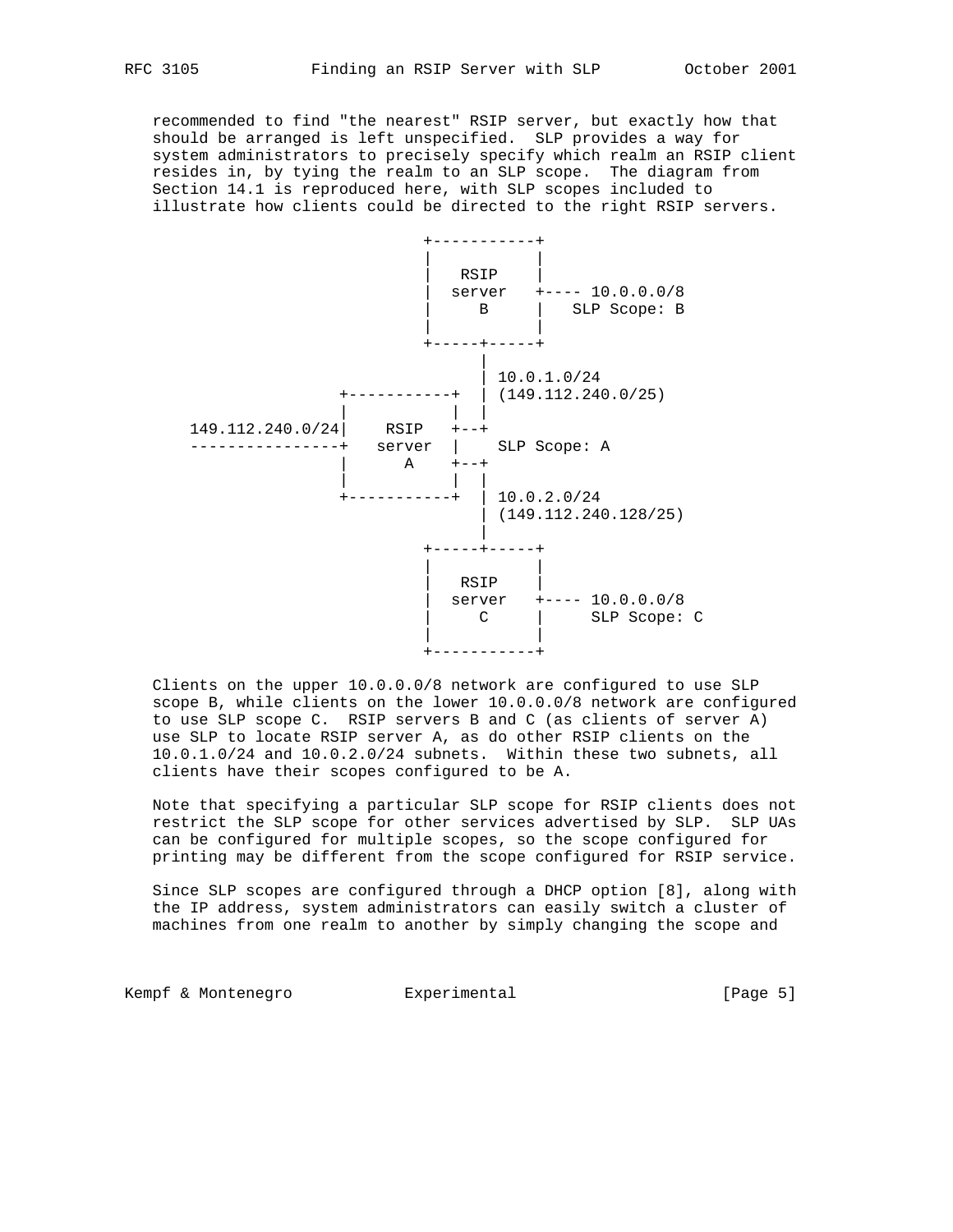IP address assignments on the DHCP server. For example, in the above architecture, suppose a system administrator wanted to remove RSIP server B so that clients on the upper 10.0.0.0/8 subnet were directly on subnet 10.0.1.0/24. These clients now communicate with RSIP server A. By simply changing the address assignments and scope configuration of these clients on the DHCP server, the realm can be effectively switched.

6. Load Balancing

 While SLP itself contains no specific provision for load balancing, load balancing can easily be implemented using SLP. The only requirement is that the service type template specify an attribute indicating server load. In the case of RSIP, the service type template in Section 7 contains such an attribute. The attribute indicates the number of RSIP client sessions currently being supported by the server.

 In order to perform load balancing, the RSIP server must update its service advertisement periodically as new connections are accepted. An RSIP client seeking to find the server having the lightest load performs the following series of SLP operations.

- 1. As in Section 4, the client issues an SLP service request and collects all the returned service URLs.
- 2. For each service URL, the client performs an SLP attribute request for the attribute LOAD. The integer load figures are returned.
- 3. The client sorts through the returned load figures and selects the URL having the least number of connections. The client establishes its RSIP session with that server.

 Because of network delays, this procedure does not guarantee that a client will always obtain a connection with the lightest loaded server, but it does provide a high probability that the selected server is more lightly loaded.

 A similar procedure is used in [9] to load balance access to TN3270E telnet servers.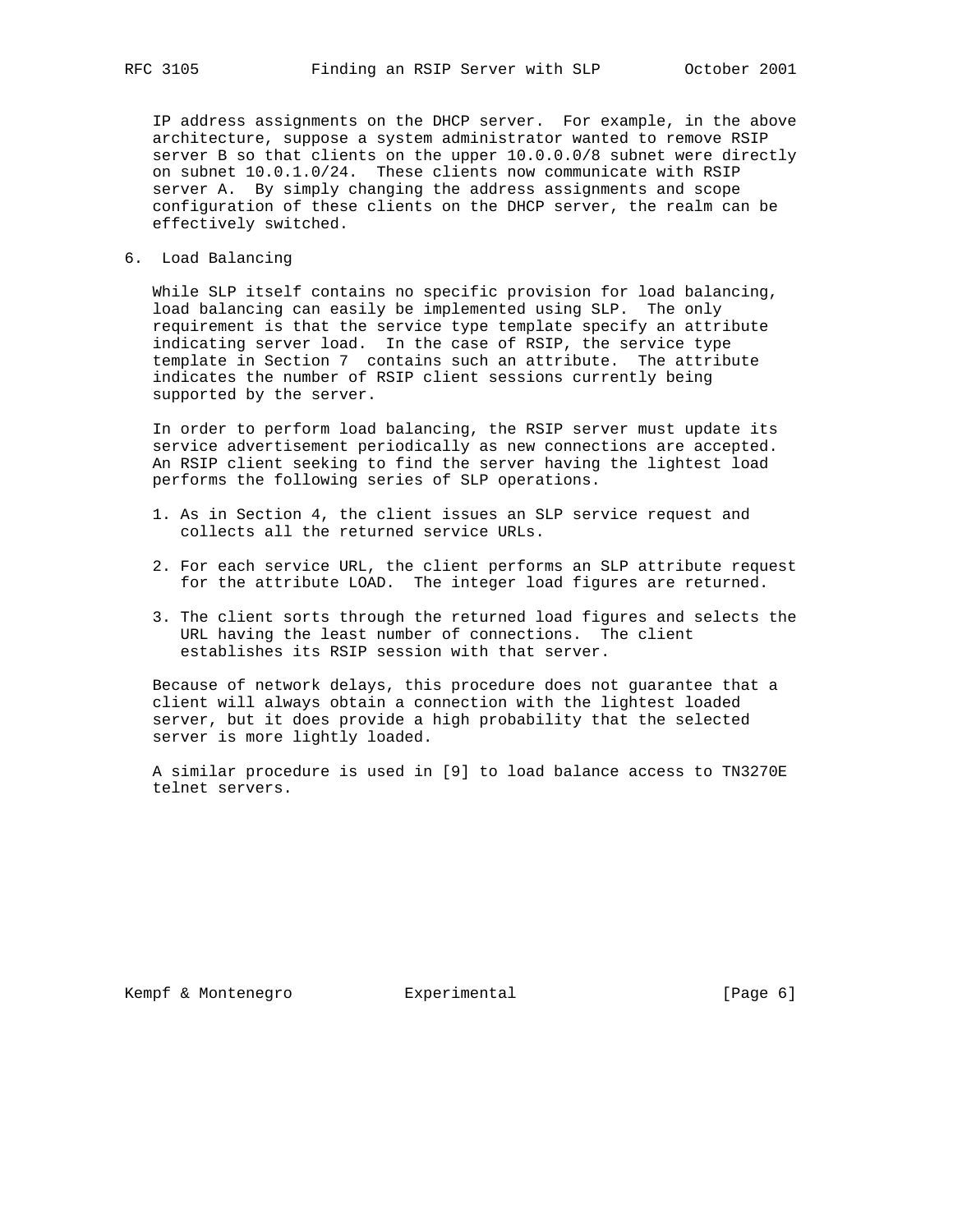- 
- 7. The RSIP Service Type Template

 Name of submitters: James Kempf <james@docomolabs-usa.com> Gabriel Montenegro <gab@sun.com>

Language of service template: en

Security Considerations:

 RSIP clients can use Service Location Protocol to find RSIP servers having particular security characteristics. If secure access to such information is required, SLP security should be used.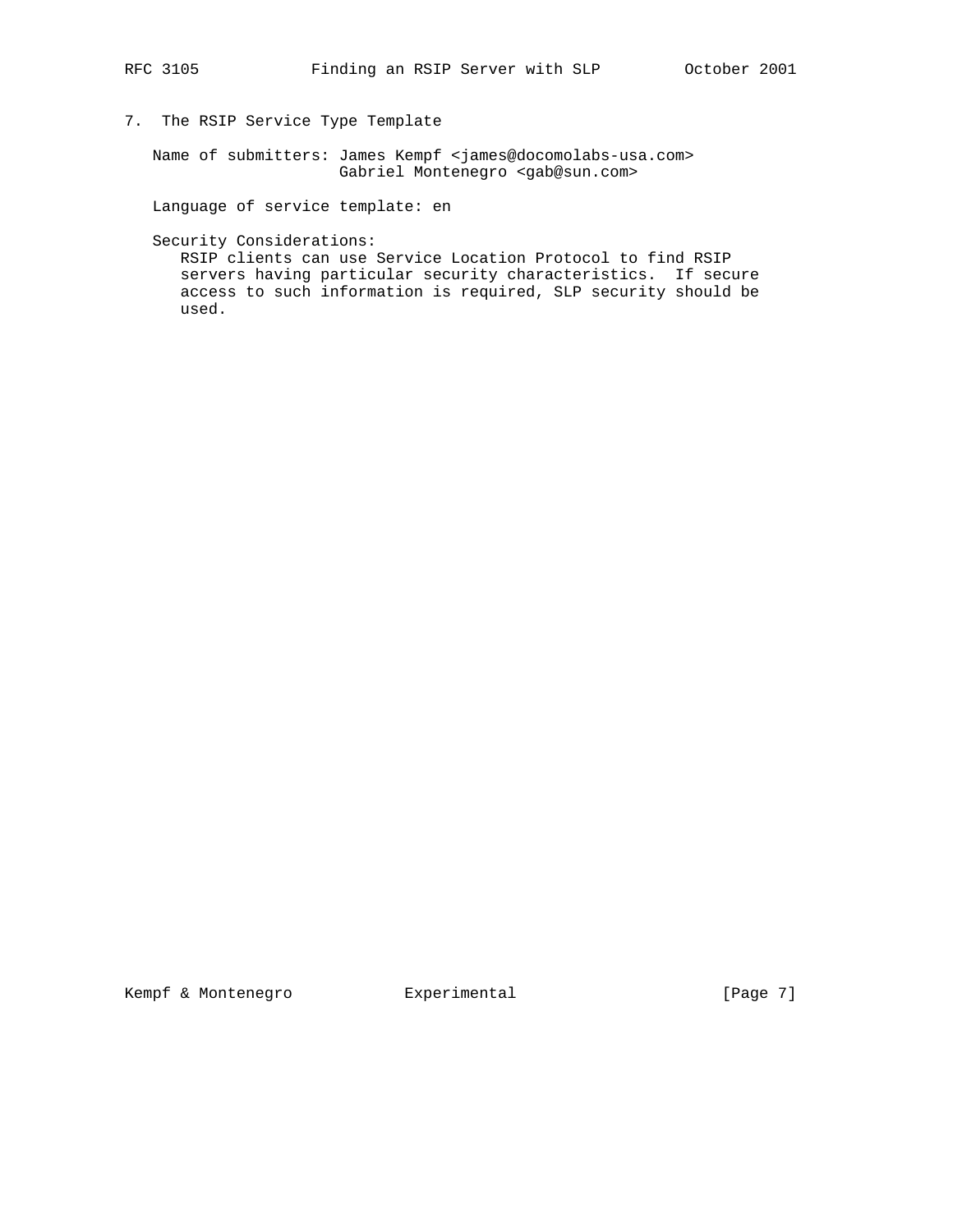Template text: ----------------------template begins here ------------------------template-type = rsip template-version = 0.0 template-description= The service: rsip type provides advertisements for clients seeing realm-specific IP (RSIP) servers. RSIP servers use the Realm Specific IP protocol to manage addresses and other resources from one realm on behalf of a client in another realm. template-url-syntax= ;No additional URL path information required. An example service ;URL for an RSIP server is: service:rsip://gateway.mydomain:4455 ipsec-support = BOOLEAN O #True if the server supports IPSEC as per [10] ike-support = BOOLEAN O #True if the server supports IKE as per [10] tunnel-type = STRING L M O IP-IP #The tunneling methods supported by the RSIP server. Clients #should include this attribute in a query so that they obtain a #server offering a tunneling method for which they have #support. Default is IP-IP. The values are currently #restricted to IP-IP, L2TP, GRE and NONE. A server can support #multiple tunnel types. IP-IP,L2TP,GRE,NONE transport = STRING L M O **TCP**  #Transport used by the RSIP protocol itself. TCP,UDP load = INTEGER O #If the server supports load balancing, this attribute should be #set to an integer from 0 to 100. 0 is the lowest indication of #load and 100 the highest. Clients can query for this attribute #and obtain load information, from which they can make an #intelligent decision about which server to use. -----------------------template ends here ----------------------------

Kempf & Montenegro Experimental [Page 8]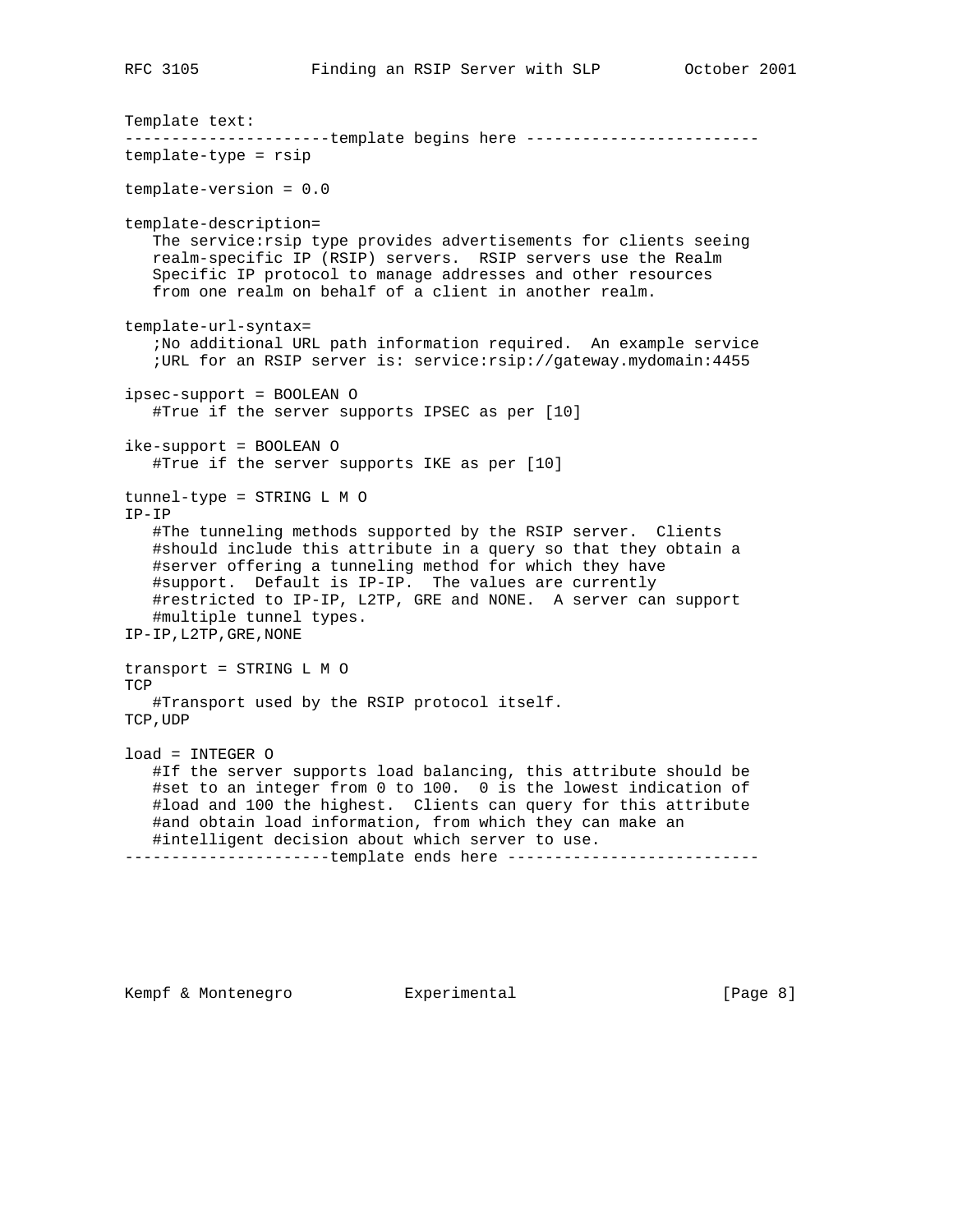#### 8. Security Considerations

 Service type templates provide information that is used to interpret information obtained by clients through SLP. If the RSIP template is modified or if a false template is distributed, RSIP servers may not correctly register themselves, or RSIP clients may not be able to interpret service information.

 SLP provides an authentication mechanism for UAs to assure that service advertisements only come from trusted SAs [2]. If trust is an issue, particularly with respect to the information sought by the client about IPSEC and IKE support, then SLP authentication should be enabled in the network.

9. Summary

 This document describes how SLP can be used by RSIP clients to find RSIP servers. A service type template for an RSIP SLP service type is presented. In addition, a few techniques for provisioning access to service advertisements for particular gateway servers, and for load balancing using SLP were provided. The result should allow RSIP service provisioning that is considerably more dynamic and robust than when traditional service discovery mechanisms are used.

## References

- [1] Borella, M., Grabelsky, D., Lo, J. and K. Taniguchi, "Realm Specific IP: Protocol Specification", RFC 3103, April 2001.
- [2] Guttman, E., Perkins, C., Veizades, J. and M. Day, "Service Location Protocol, version 2", RFC 2608, July 1999.
- [3] Guttman, E, Perkins, C. and J. Kempf, "Service Templates and service: Schemes", RFC 2609, July 1999.
- [4] Bradner, S., "Key Words for Use in RFCs to Indicate Requirement Levels", BCP 14, RFC 2119, March 1997.
- [5] Gulbrandsen, A. and P. Vixie, "A DNS RR for specifying the location of services (DNS SRV)", RFC 2052, October 1996.
- [6] Droms, R., "Dynamic Host Configuration Protocol", RFC 2131, March 1997.
- [7] Borella, M., Lo, J., Grabelsky, D. and G. Montenegro, "Realm Specific IP: Framework", RFC 3102, October 2001.

Kempf & Montenegro Experimental [Page 9]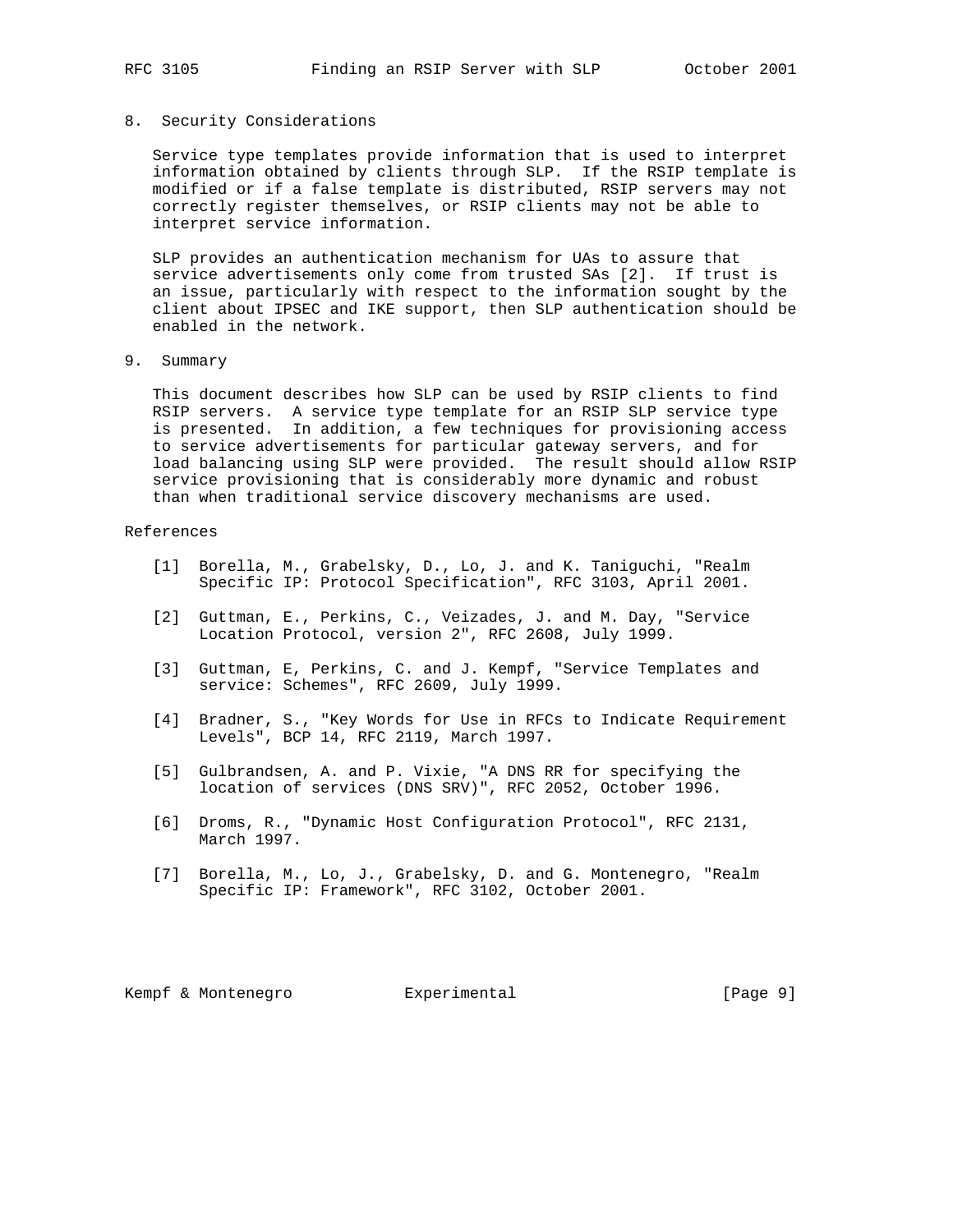- [8] Perkins, C. and E. Guttman, "DHCP Options for Service Location Protocol", RFC 2610, July 1999.
- [9] Naugle, J., Kasthurirangan, K. and G. Ledford, "TN3270E Service Location and Session Balancing", RFC 3049, January 2001.
- [10] Montenegro, G. and M. Borella, "RSIP Support for End-to-end IPSEC", RFC 3104, October 2001.
- [11] E. Guttman, "Service Location Protocol: Automatic Discovery of IP Network Services," IEEE Internet Computing, July/August 1999. Available at: http://computer.org/internet/ic1999/w4toc.htm

Authors' Addresses

Questions about this document may be directed to:

 James Kempf NTT DoCoMo USA Labs 181 Metro Drive, Suite 300 San Jose, CA 95110

 Phone: 408-451-4711 Email: james@docomolabs-usa.com

 Gabriel E. Montenegro Sun Microsystems Laboratories, Europe 29, chemin du Vieux Chene 38240 Meylan FRANCE

 Phone: +33 476 18 80 45 EMail: gab@sun.com